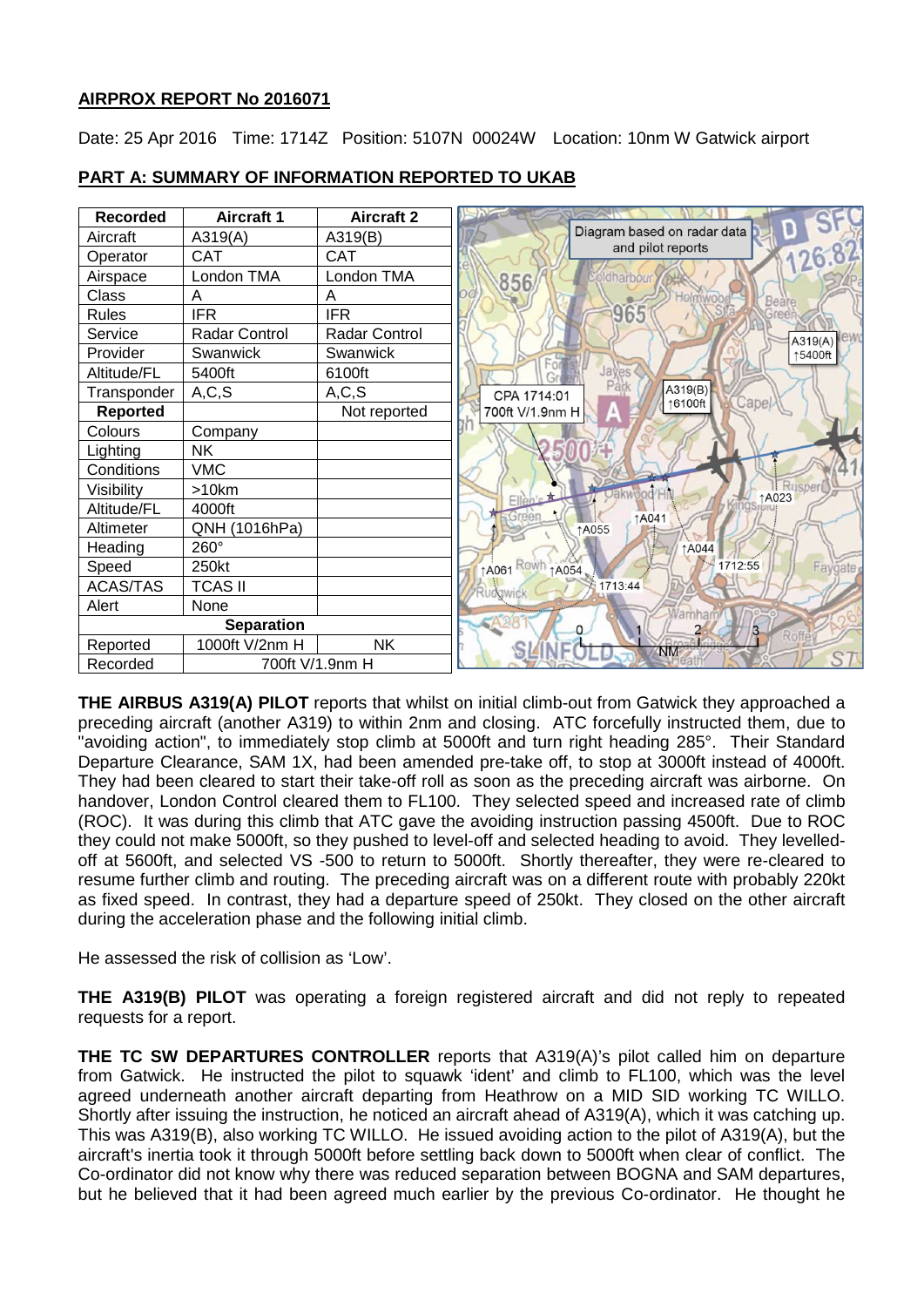remembered being aware of it at the time the co-ordination took place between Gatwick ATC and the TC Co-ordinator but, because much time had passed before it happened, he had forgotten this whilst controlling the sector and there was no prompt on any strips to show which aircraft were involved in the reduced separation from the airport. He did not remember seeing A319(B) on his radar scan before issuing the climb to the pilot of A319(A). In future, he thought, the procedures could be amended to provide the TC Co-ordinator with the callsigns involved in reduced separation takeoffs so that if the reduced split does not happen immediately then it would not be missed during handovers, because strips can be annotated.

**THE TC SOUTH CO-ORDINATOR** reports that he was asked to fill out a report some 10 days after the incident occurred. Gatwick FIN asked for a BOGNA/SAM split with the aircraft concerned (he did not recall if he was given the callsigns). He believed he then verbally alerted the controllers to this split happening, again he was not 100% sure if he passed on the relevant callsigns. He was relieved of his position before the Airprox and went on a break. He was then informed of some incident occurring between them on departure (he was not sure what), but they had apparently departed some 12mins after the initial request for a reduced separation departure was made.

### **Factual Background**

The weather at Gatwick was recorded as follows:

METAR EGKK 261650Z 28010KT 9999 VCSH FEW021CB SCT028 09/06 Q1006 RESHRA=

In the vicinity of aerodromes, the standard separation minima may be reduced if adequate separation can be provided by the Aerodrome controller when each aircraft is continuously visible to this controller.<sup>[1](#page-1-0)</sup> The required separation between the two aircraft in contact with Swanwick was 3nm horizontally or 1000ft vertically.

Figures 1 and 2 show the initial portions of the Gatwick RWY26L BOGNA 1X and SAM 1X departures wherein the speed requirements are annotated as 220KIAS maximum for BOGNA 1X and 250KIAS maximum for SAM 1X along the common initial tracks.



Figure 1 Gatwick BOGNA 1X SDC. Figure 2 Gatwick SAM 1X SDC.

<span id="page-1-0"></span><sup>&</sup>lt;sup>1</sup> CAP493 Manual of Air Traffic Services Part 1, Section 1, Chapter 3, Page 1.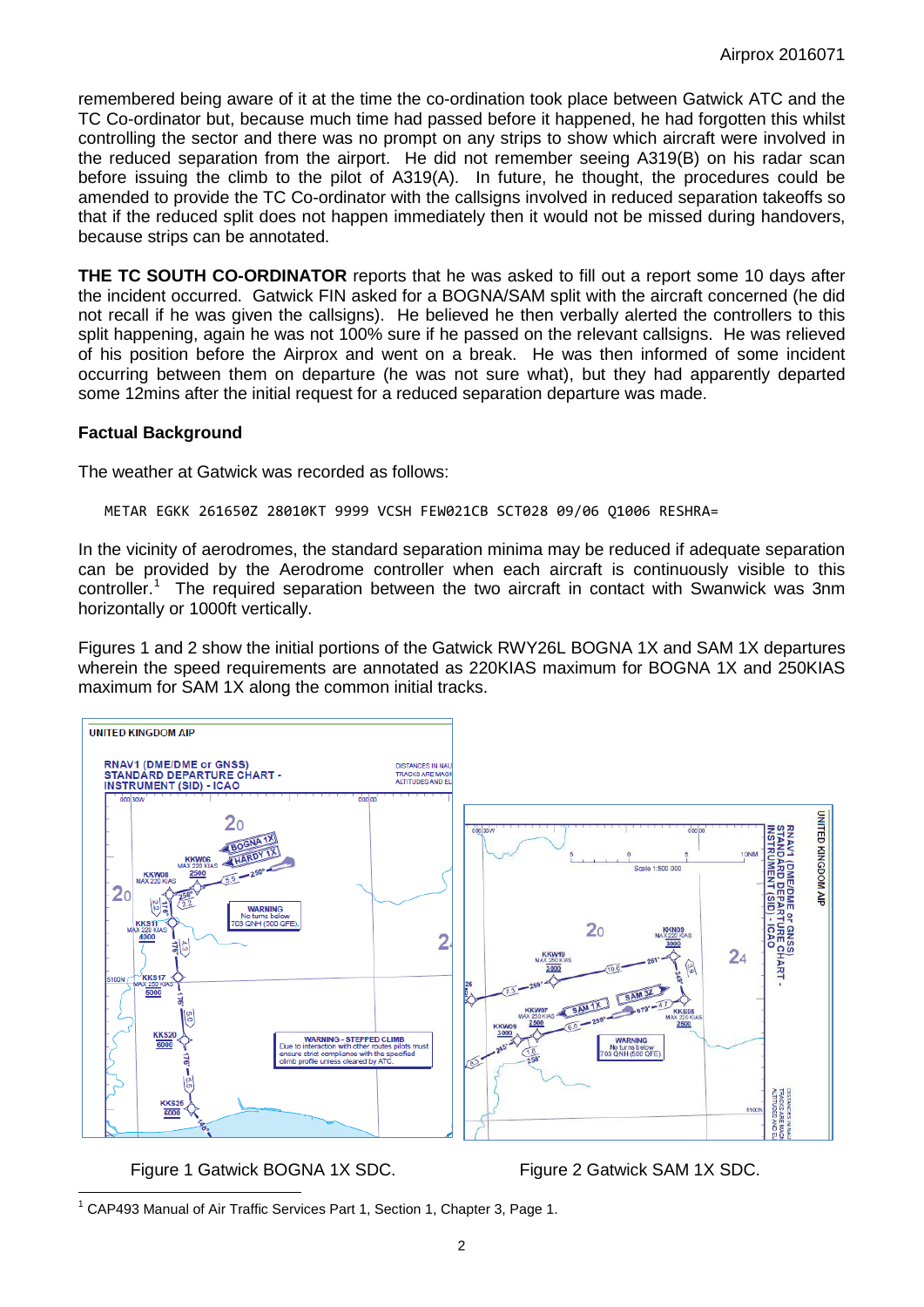## **Analysis and Investigation**

# **CAA ATSI**

ATSI had access to the report from the pilot of A319(A) aircraft, reports from the TC Air Traffic Controllers and the TC Unit report, the area radar recording as well as recordings of the Gatwick Tower and TC departure frequencies. Screenshots produced in the report are provided using the area radar recordings. Levels indicated are in altitude. A319(A) was operating IFR, in receipt of a Radar Control Service from Terminal Control (TC) South West departures at Swanwick. A319(B) was operating IFR, in receipt of a Radar Control Service from Terminal Control (TC) WILLO at Swanwick.

At 1701:26 co-ordination took place between the TC South Co-ordinator and the Gatwick FIN controller to accommodate a request from Gatwick Tower to use a reduced time separation between two successive departures from Gatwick.

At 1710:15, A319(B)'s pilot was cleared for take-off from RW26L. At 1711:00, A319(A)'s pilot was cleared for take-off from RW26L.



At 1711:18 (Figure 3) A319(B) (code 2233) first appeared on Radar.

Figure 3 (1711:18).

At 1711:45 the Gatwick Aerodrome controller asked the A319(B) pilot to report passing 3000ft; the A319(B) pilot reported passing 3000ft at 1712:00.

At 1712:10 (Figure 4) A319(A) first appeared on radar passing 1000ft. A319(B) was passing 3200ft climbing to 5000ft.



Figure 4 (1712:10).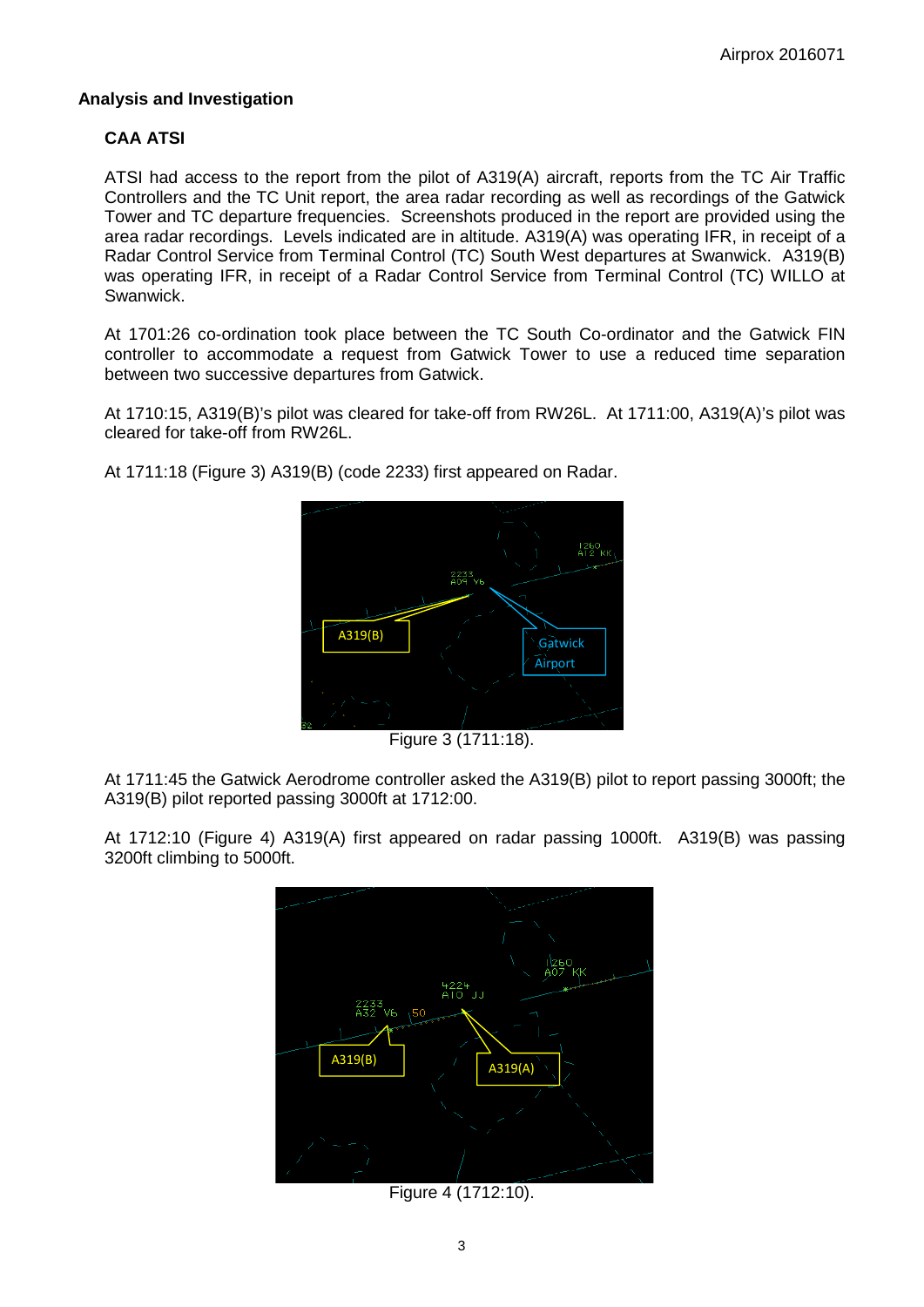At 1712:42 (Figure 5), the Gatwick Aerodrome controller transferred the pilot of A319(B) to the TC WILLO Sector and then proceeded to transfer the pilot of A319(A) to TC SW Departures. The A319(B) was at 4100ft and the A319(A) was climbing to 3000ft.



Figure 5 (1712:42).

The TC WILLO controller identified A319(B) (at 1712:58) and issued the pilot with a climb instruction to FL80 which, following a couple of attempts, was correctly read back at 1713:22.

The TC SW Departures controller identified A319(A) and issued its pilot a climb instruction to FL100 which was read back correctly at 1713:10**.**

At 1713:35 (Figure 6) the SW Departures controller issued an 'avoiding action' turn and an instruction to stop the climb at 5000ft to the A319(A) pilot. This instruction was read back immediately. At exactly that second, the Short Term Conflict Alert (STCA) began to warn the controller of the proximity.



Figure 6 (1735:35). Figure 7 (1714:03).

At 1714:03 (Figure 7) the pilot of A319(A) reported that he was returning to 5000ft. This was also the point of CPA when the aircraft were 1.9nm horizontally and 700ft vertically apart. The aircraft had become this distance from each other approximately 10 seconds earlier and it had remained constant. At the same time, the TC WILLO controller confirmed there was no speed restriction for A319(B).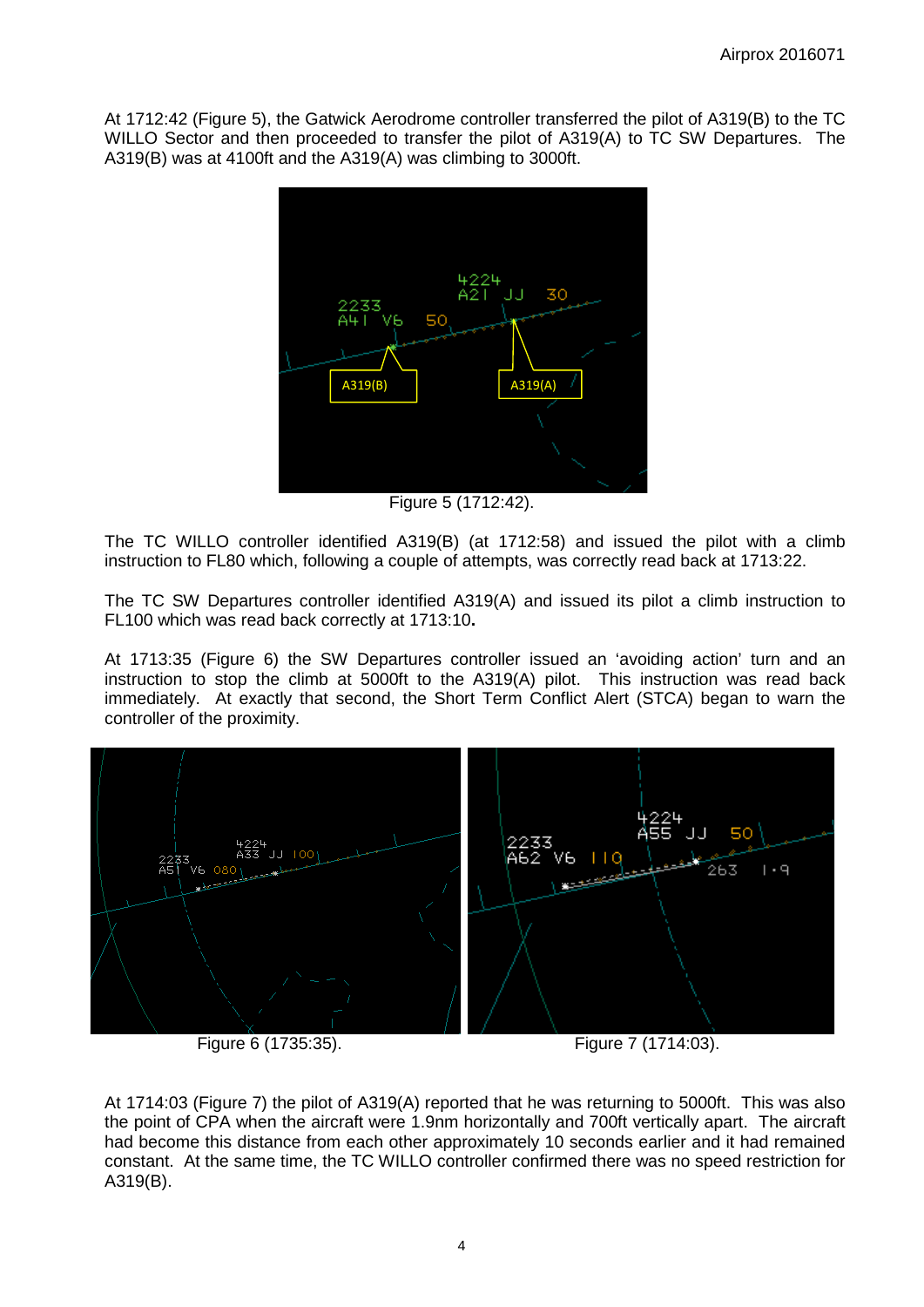The TC Planner for this sector reports co-ordinating with Gatwick FIN a departure sequence with one aircraft routing via BOGNA and another via SAM. Both of these departures climb to 4000ft but, with the coordination that had been effected, the second aircraft (A319(A)) would stop at 3000ft. This is evidenced by the cleared level of 3000ft indicated in Figure 5.

The normal minimum IFR take-off separation between two aircraft (similar type) on this routing is 2 minutes. However, the Gatwick Aerodrome controller, subject to co-ordination, can employ 'reduced separation in the vicinity of the aerodrome', provided that, prior to handover to Radar, the aircraft are separated. In this case 45 seconds elapsed between the respective take-off clearances. This scenario had been the subject of discussion between the ANSPs involved and the CAA a few months prior to the occurrence, resulting in revised procedures being adopted, which clarified the rules that applied. This is a regular situation, and the Gatwick Aerodrome controller complied with the standard procedure.

The Gatwick BOGNA 1X departure had a 220kt maximum speed restriction which applied to the preceding A319(B). The subsequent departing A319(A) did not have a speed restriction (except the statutory 250kt below FL100).

When the A319(A) pilot first spoke to the TC SW Departures controller, the controller stated in his report that he did not initially realise the presence of the traffic ahead and climbed the pilot of A319(A) to FL100. The controller recognised his error after approximately 20 seconds and commenced appropriate recovery action.

The crew of A319(A) responded immediately to the 'avoiding action' instruction, although the inertia of their aircraft was such that it was not possible to stop the climb at the 5000ft specified, and consequently a loss of standard separation occurred until they returned to 5000ft.

The original co-ordination to accept the two departures appears to have been communicated to the operational staff from the TC Planner at the time the co-ordination took place, although another required element of co-ordination was omitted. It appears that no direct callsigns were referred to, and no record was kept on the sector that such coordination was waiting to be effected. This departure pairing appeared on radar over 10 minutes after the co-ordination took place, and a change of Planner had occurred during this time. Although the climb instruction to A319(A)'s pilot to climb to FL100 was an error (lapse), the preceding A319(B) crews slowness in understanding and actioning the climb instruction from the TC WILLO controller compounded the vertical rate of closure between the two aircraft, which, when first observed on radar, was 2000ft.

ATSI recommended that when co-ordination takes place, whereby a specific departure sequence is accommodated to enable the Aerodrome controller to utilise reduced separation, a record of this co-ordination, including specific call-signs, should be made on the sector. This echoes comments made by the reporting controller.

### **UKAB Secretariat**

The A319(A) and A319(B) pilots shared an equal responsibility for collision avoidance and not to operate in such proximity to other aircraft as to create a collision hazard<sup>[2](#page-4-0)</sup>. Notwithstanding, in CAS under a Radar Control Service, it is the responsibility of the controllers concerned to ensure that standard separation requirements are met.

### **Summary**

An Airprox was reported when A319(A) and A319(B) flew into proximity at 1714 on Monday  $25<sup>th</sup>$  April 2016. Both pilots were under IFR, in receipt of a Radar Control Service from Swanwick. Both aircraft had departed from Gatwick, A319(B) ahead of A319(A). Co-ordination took place with Swanwick for the Aerodrome controller to vertically separate the two flights following a reduced separation take-off

<span id="page-4-0"></span><sup>2</sup> SERA.3205 Proximity.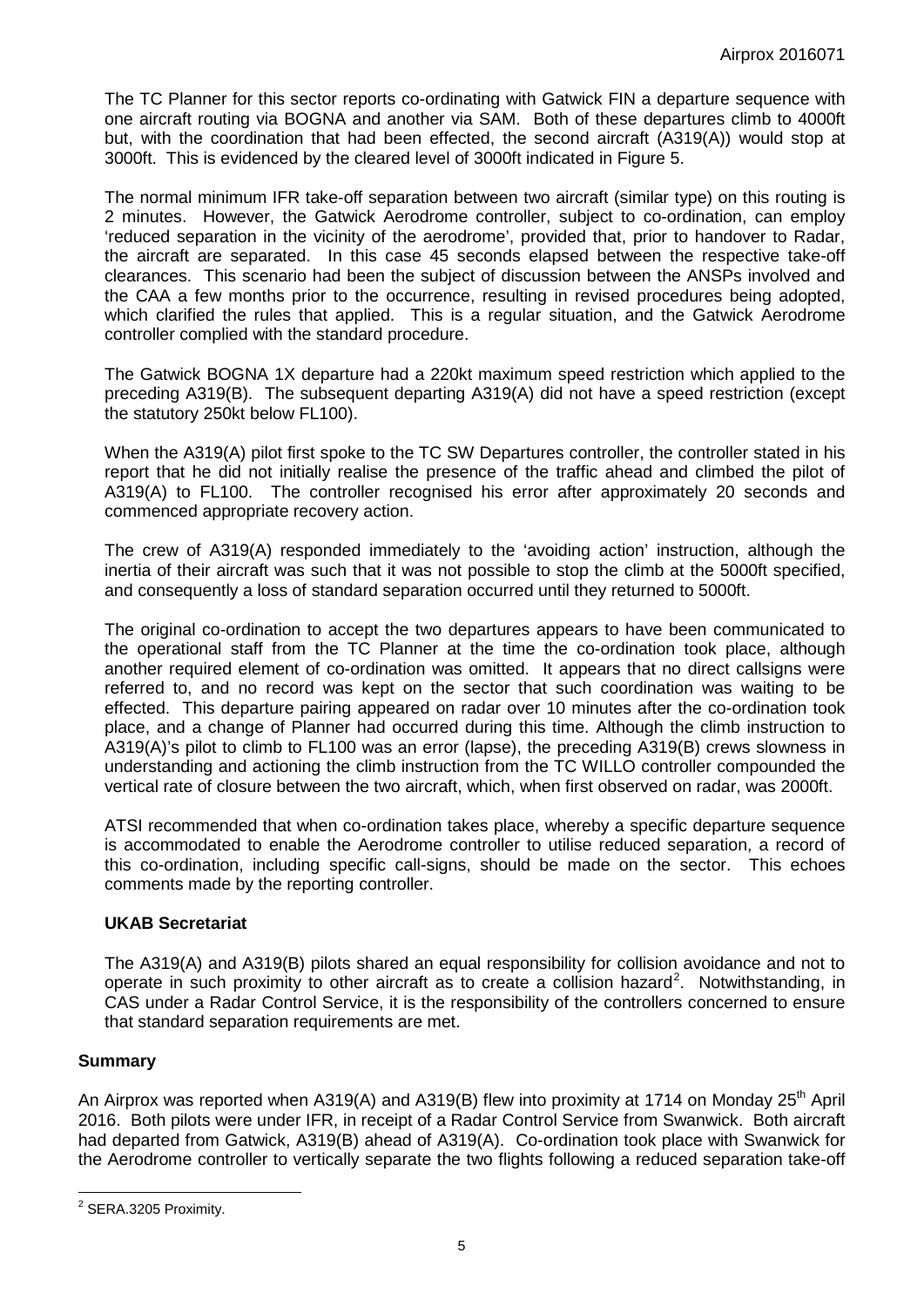sequence. Both aircraft were transferred to their respective Swanwick Sectors appropriately vertically separated. Unfortunately, separation was lost when A319(A) was then cleared to climb on contact with TC SW Departures before lateral separation had been provided from A319(B). As a result, A319(A) closed on A319(B) and was given avoiding action by ATC. Minimum separation was recorded as 700ft vertically and 1.9nm horizontally.

#### **PART B: SUMMARY OF THE BOARD'S DISCUSSIONS**

Information available included reports from the pilot of A319(A), the controllers concerned, area radar and RTF recordings and reports from the appropriate ATC and operating authorities.

The Board first expressed its disappointment that the pilot of A319(B) had not filed a report, noting that he was operating a foreign-registered aircraft and therefore not required to abide by UK regulations in this respect. However, bearing in mind that his aircraft had been ahead of A319(A); he had been on a different frequency at the time of the Airprox; and his flight-path had not been changed, the Board concluded that it was probable that he would not have been able to add much further information to that already obtained.

The Board noted that the usual time separation between the two departing A319s would normally have been 2 minutes. However, in order to increase the departure frequency, the Gatwick Aerodrome controller had co-ordinated reduced separation with Swanwick using procedures developed to allow for this in the vicinity of an aerodrome. This required keeping both aircraft in sight until vertical separation (1000ft) had been applied by the Aerodrome controller. In the event, the two aircraft departed 45secs apart, and the Aerodrome controller complied with the co-ordination by limiting A319(A)'s altitude on departure to 3000ft. As A319(B), ahead, passed through 4000ft he transferred the aircraft to their respective Swanwick sectors, vertically separated; A319(A) to SW DEPS and A319(B) to Willo.

When the pilot of A319(A) then contacted the SW DEPS sector (reporting climbing to 3000ft) the controller cleared him to climb to FL100. However, he had not ensured separation from A319(B) ahead, whose presence had not been assimilated by the controller. Shortly afterwards he then observed A319(B) on his radar display, realised that A319(A) was catching it up, and issued the latter's pilot with an avoiding action turn and to stop climb at 5000ft. A319(A) was passing 4500ft at the time and, due to its ROC, the aircraft levelled at 5600ft before descending back to 5000ft. The NATS Advisor informed the Board that A319(A) had been climbing at 5600fpm at the time, and some members wondered if this had been an excessive ROC; however, it was pointed out that the only ROC restriction in Controlled Airspace was for ROC to be not more than 8000fpm.

Having established the sequence of events where it was quickly evident that the SW DEPS controller had cleared the A319(A) to climb into conflict with A319(B), the Board then turned its attention towards why the SW DEPS controller might have done so. They first discussed the co-ordination which had been agreed between the South Co-ordinator and Gatwick. It was agreed that this had been a feasible plan, but it was apparent to the Board that the Co-ordinator had only partially fulfilled his responsibilities for informing the controllers concerned of the agreement. The SW DEPS controller recalled that the Co-ordinator had verbally informed them of the forthcoming reduced separation departure but had not made clear the callsigns of the aircraft involved. Additionally, he had not ensured that the flight progress strips had been annotated accordingly. ATC members emphasised that this was an important factor because the co-ordination had occurred about 12 minutes before the event; in that time the controller would have been dealing with a number of extra flights contacting the sector and would understandably not have been likely to have retained the information passed to him verbally many minutes before. The Board also noted that the Co-ordinator position had been handed over before the two aircraft were airborne, and it was not known if the information had been passed to the oncoming Co-ordinator or, if not, whether the original Coordinator had re-warned the SW DEPS controller of the situation before he left his post. A TC Controller member, (who had unfortunately been unable to attend the Board but had provided pre-Board written comments) wondered why the co-ordination had taken place comparatively early when, in his experience, it is usually carried out much closer to the aircraft departing.